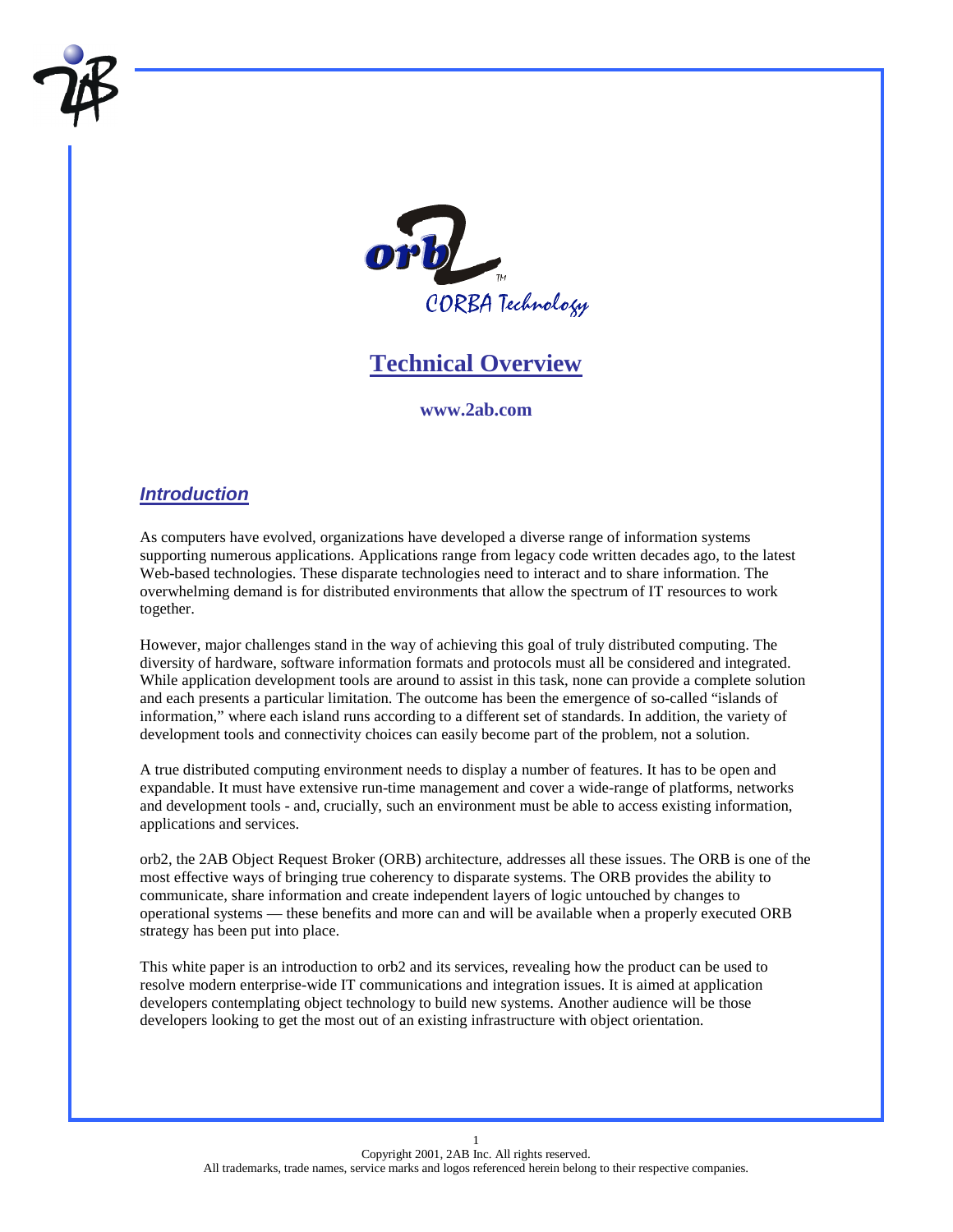

# *What is CORBA?*

The Common Object Request Broker Architecture (CORBA) defines an open architecture and infrastructure enabling applications to interact with each other regardless of the computer they are running on, the operating system being used, the programming language they are written in, or the network over which they are communicating. The CORBA architecture defines a set of components used to build applications. For the sake of this paper, objects are discrete software components and the terms are used interchangeably.

At the heart of CORBA is the Interface Definition Language (IDL), which is used to describe the interface, both the information and the functions or methods that act on that information, to each component. Development tools use IDL to automatically generate the code required to enable components to interact with each other through a runtime environment known as the ORB. Other methods being marketed have an extensive Application Program Interface's (API) that must be learned. CORBA applications are easier to create and deploy. Components can be produced using any development tool, either conventional or objectoriented, and can run on different systems.

CORBA simplifies the construction of portable, distributed applications. The combination of development tools and a runtime environment ensure that users can focus on applications and their structure without being concerned with distribution mechanisms or platform-specific APIs.

CORBA is defined by the Object Management Group (OMG), which has over 500 members and is the largest Information Technology consortium in the world. The OMG specifies that an ORB *"...provides the mechanism by which objects transparently make and receive requests and responses. In so doing, the ORB provides Interoperability between applications on different machines in heterogeneous distributed environments and seamlessly interconnects multiple object systems."* 

# The CORBA architecture?

This section describes CORBA in terms sufficient to provide the reader with some insight as to how orb2 works. It is not meant to be complete. The following provide some references for further investigation:

| Essential Client server Survival Guide                           | Robert Orfali, Dan Harkey, Jeri Edwards<br>Thomson press |
|------------------------------------------------------------------|----------------------------------------------------------|
| Essential Corba: System Integration Using<br>Distributed Objects | Mowbray et al; OMG/Wiley                                 |
| <b>CORBA</b> Fundamentals and Programming                        | Jon Siegel; OMG/Wiley                                    |
| The Common Object Request Broker Architecture<br>specifications  | Available from the OMG                                   |

The CORBA architecture contains four main components:

**ORB** - The ORB is at the heart of the architecture. It offers location transparency, which allows objects to interact without concern for where their associated objects are located. The ORB defines the interfaces between objects, hiding implementation details. The analogy is plug-and-play component software.

**CORBA Services** - Provide fundamental system services that are needed by Information Technology (IT) systems. For example:

**Trader Service** – The Trader Service acts as a resource through which applications or objects can advertise the services (functionality) they offer. Using the Trader to locate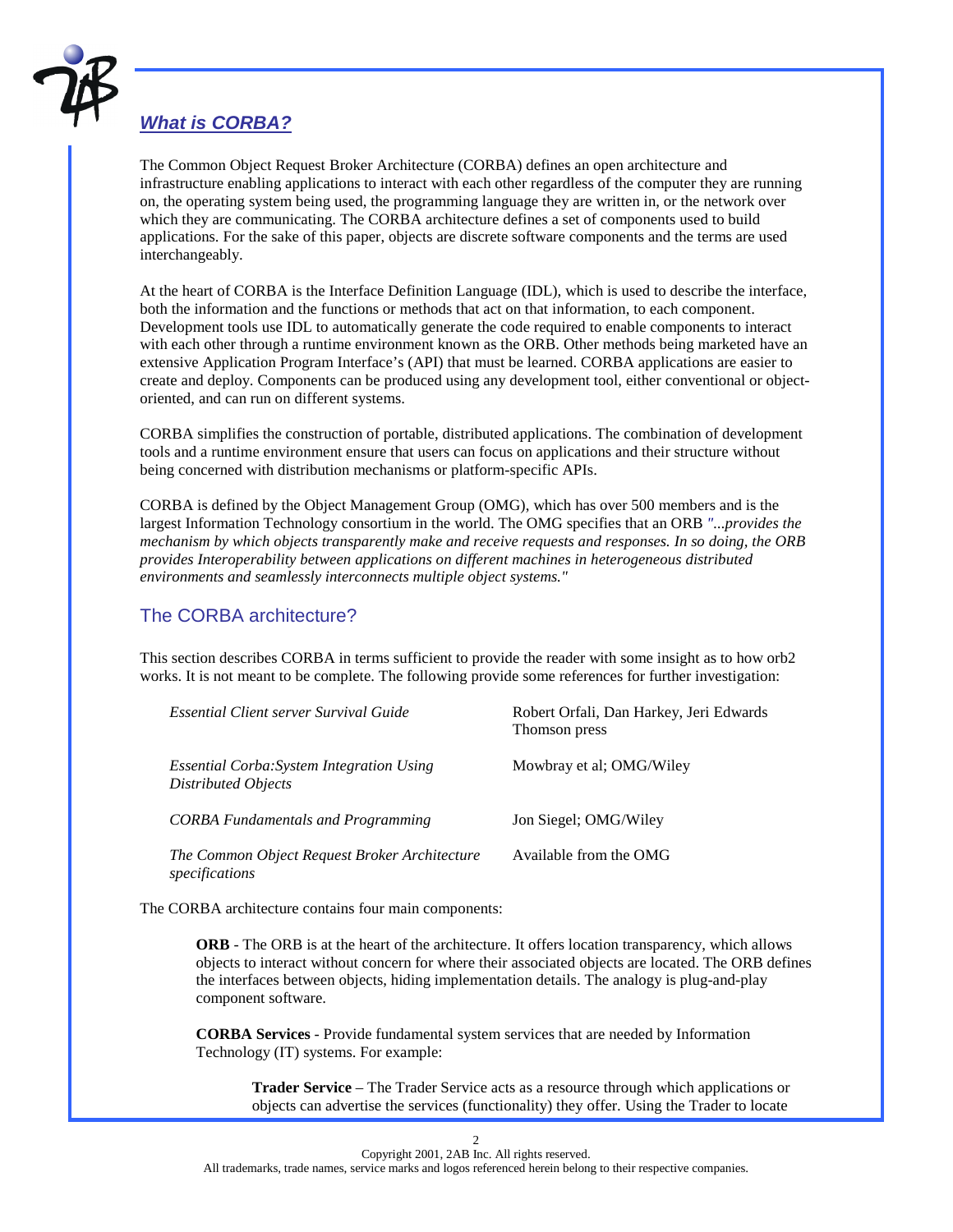

services means that services are located dynamically at runtime. The location of a required service is not hardwired, making it possible to reconfigure a distributed application without changing any code. You can view the Trader as analogous to using the yellow pages of a telephone directory. In the yellow pages, as in the Trader, offers are grouped together by type; a person searches for a section that advertises a relevant type of service, for example, car dealers. When a client uses the Trader to select a service, it uses *properties* to select the most appropriate offer.

**Naming Service** – The underpinnings of the Naming Service works akin to the Trader Service with an analogy to the *white* pages of a telephone directory, where a person searches for a single telephone number and uses the name and address details to locate it.

**CORBA Facilities** - Provide application objects that are used by user applications. Two types are available

#### **Horizontal**

User interfaces Systems management Document management **Vertical,**  Financial Manufacturing

Healthcare

**Application Objects** - Represent applications written by users that provide the functional and informational requirements of the specific industry in which the application is written for.

The CORBA architecture, which includes, the ORB, CORBA Services, CORBA Facilities and Application Objects (which use the IDL to communicate over the network) enable a true software component market to exist. For each component of the architecture, the OMG provides a formal specification that defines the component interface in terms of their informational and operational semantics. Figure 1 illustrates how the components fit into the CORBA architecture.

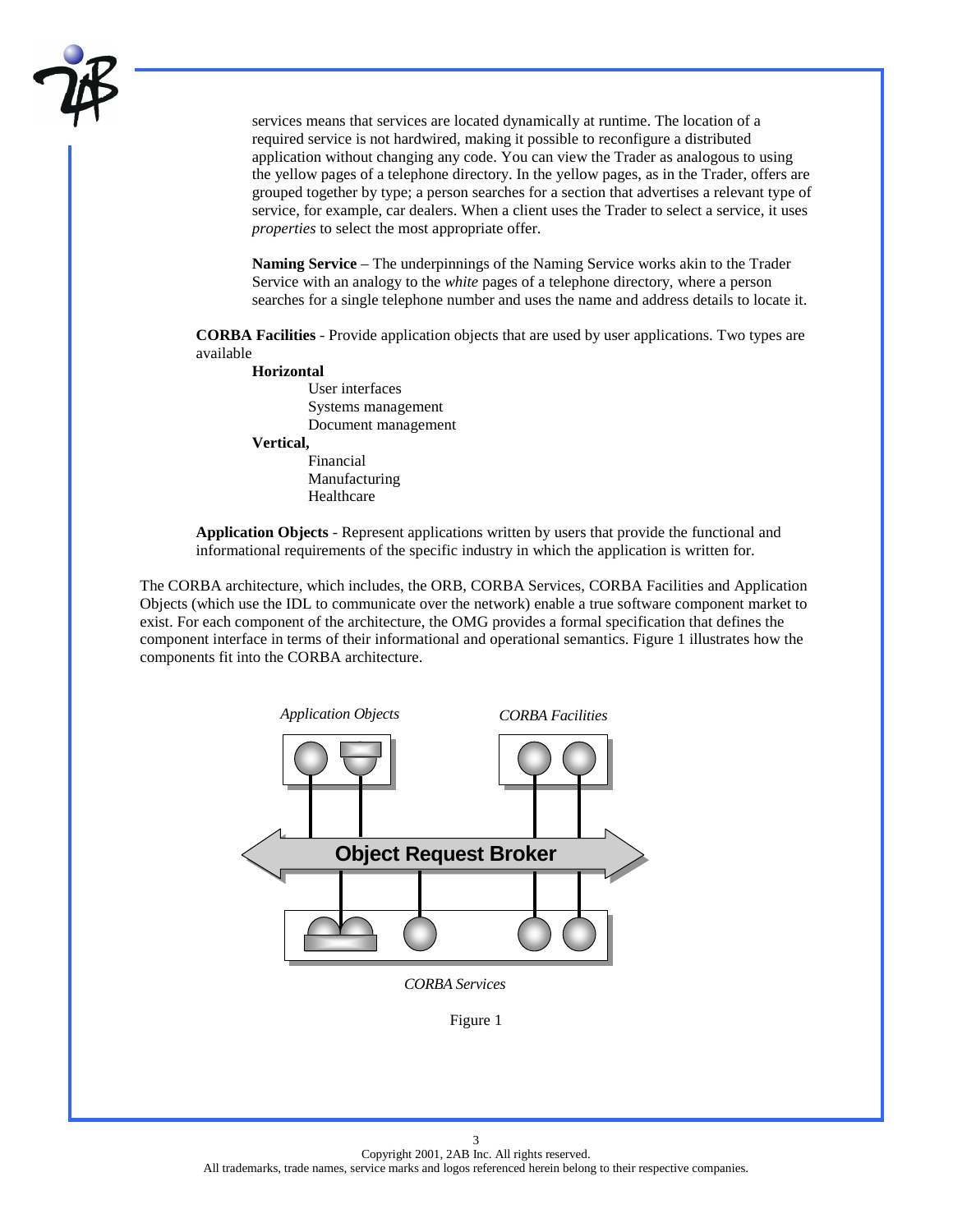

# *What is orb2?*

orb2 is a set of CORBA-based software tools designed for the creation and deployment of distributed applications. orb2 enables you to design, implement, operate, manage and maintain distributed applications that run on any combination of Windows or UNIX, proprietary midrange systems or mainframes. The facilities offered by orb2 allow you to focus on application integration. Once enabled, orb2 manages the system issues associated with writing software that can be distributed across a heterogeneous computing environment.

Interoperability in a distributed environment is desirable and the benefits to users are considerable. However, achieving these levels of communication can pose major challenges. You must consider

- $\triangleright$  Authentication/Authorization
- $\blacktriangleright$  Hardware
- > Software
- > Operating systems
- $\triangleright$  Data representations
- $\triangleright$  Communications protocols

There are application development tools available that address some of the issues but few, if any, cover the task completely and all have their limitations. Islands of technology have emerged; each island observing a different set of standards with different connectivity and different development tools. Such systems typically need expensive new skills and constant care. Therefore, they are expensive to maintain and change.

Real solutions must have the following characteristics, which orb2 addresses

- $\triangleright$  Open and expandable architecture
- $\triangleright$  Extensive runtime management features
- $\triangleright$  Wide choice of platforms, networks and development tools
- $\triangleright$  An ability to access existing data, applications and services

# How Does orb2 Handle Changes?

orb2 processes changes in the following ways

- $\triangleright$  System components establish connections to each other, dynamically, at runtime
- $\triangleright$  Replacement of service components even if the system is running
- $\triangleright$  Identification of components by type and property as well as by name

Naming is like using the White Pages in a telephone directory. orb2 also offers Yellow Pages, known in CORBA terminology as the Trader. You can test new components in their own context with access restricted so that untested components can be loaded without fear of use by the production system.

# How Does orb2 Handle Growth?

orb2 provides common pre-emptive multithreading and configuration facilities on most supported platforms, which simplifies the task of porting components from one platform type to another. You can split an orb2 network into separate domains to allow easier management.

orb2 is highly scalable and can support all sizes of applications from those running on a single PC up to enterprise-wide networks. orb2 automatically decomposes data to make it more manageable so that large data items, such as images, can be passed around the network easily.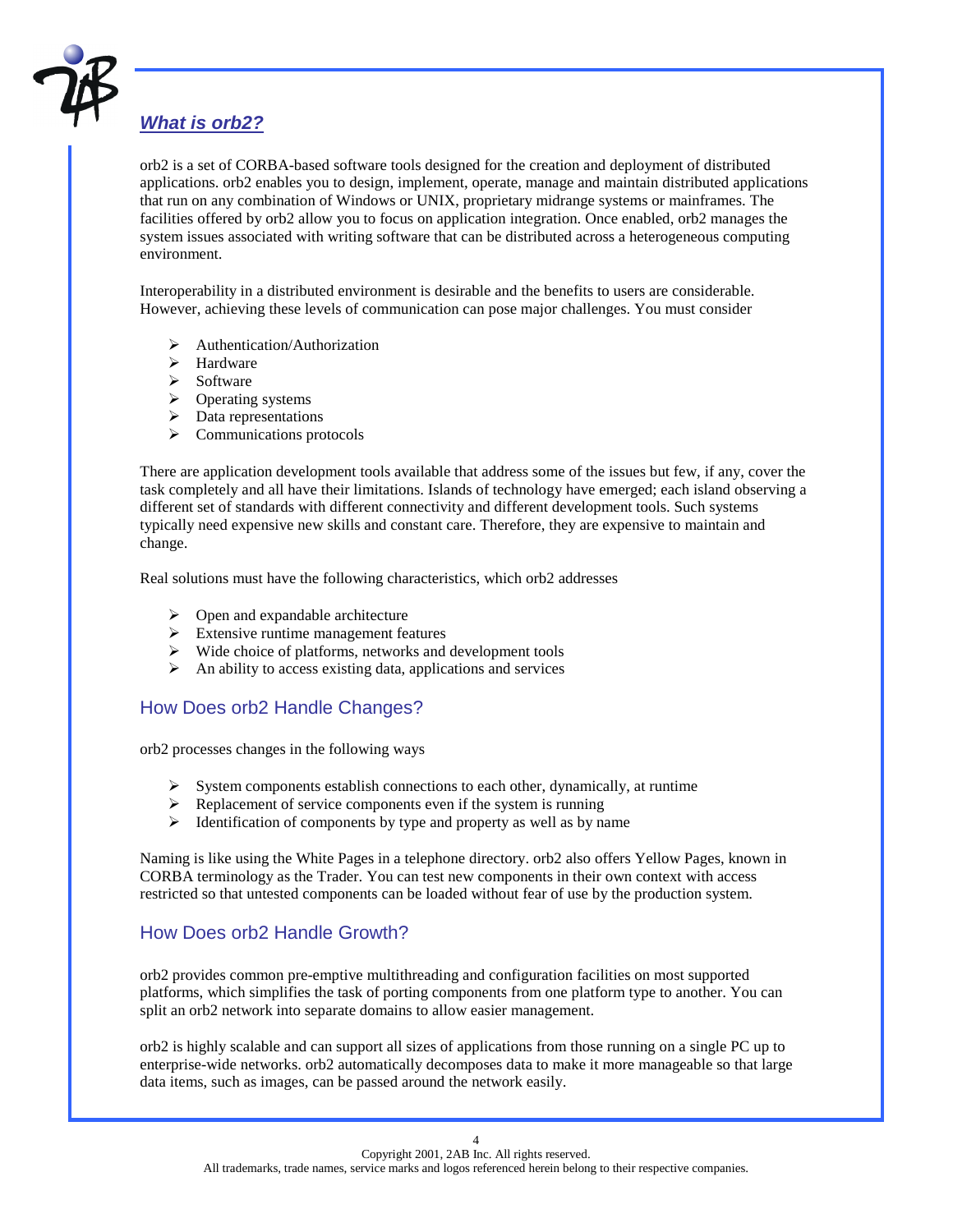

# How is the System Managed?

Users can observe and change the status of individual components at runtime. They can be activated on command or automatically when called; multiple copies of components can be activated to share the load. You can specify how many copies are loaded and can vary this at runtime to provide optimum throughput.

orb2 automatically logs information as it runs. Users can use this statistical feature for diagnostics, audit trails, billing or for passing information to system management monitors.

# Maximizing Availability

You can distribute orb2 applications and services around the network to avoid any single point of failure. You can also multiplex essential data for added resilience. orb2 detects when components have failed and can take remedial action. orb2 offers facilities for standby components to be constructed. Users can map requests for a specific service onto any other service, for example, to avoid an overloaded or failing service. orb2 provides dependable messaging over connectionless transport protocols.

# Optimizing Resources

orb2 minimizes the use of communication resources by multiplexing and reusing wherever possible. orb2 uses static and Dynamic Invocation Interfaces (DII) that allow users to choose the optimum method for their application.

- $\triangleright$  Static invocation is easier to program and more efficient at runtime because the call logic is built and checked at compile time.
- $\triangleright$  Dynamic invocation allows more flexibility at runtime. orb2 automatically detects when components are unable to handle network traffic and reacts accordingly to reduce retries and network congestion.

# Accessing Existing Data, Applications and Services

You can integrate existing applications into orb2 systems by writing a program called a wrapper that makes them appear to be orb2 components. You can connect any type of application in this way even if the target application does not run on a platform supported by orb2.

orb2 can also connect to applications written using another distributed standard, for example, Microsoft's Common Object Model (COM) technology, OLE, X/Open's Distributed TP or OSF's DCE, using gateways. Currently, gateways are unique, written for each new application, with the exception of OLE/COM. orb2 supports communications between the CORBA IDL and OLE/COM Automation mapping specified in the COM-CORBA interworking specification produced by the OMG.

orb2 also supports CORBA 2.0 interoperability protocols, the Internet Inter-Orb Protocol (IIOP), enabling applications to interwork with those based on other CORBA ORBs. The ability to work with other ORBs enables orb2 to adopt a comprehensive, flexible approach to supporting objects distributed across multiple CORBA-compliant ORBs.

2AB has developed various prototype wrappers and gateways for use with orb2 that can be developed further to suit your specific application.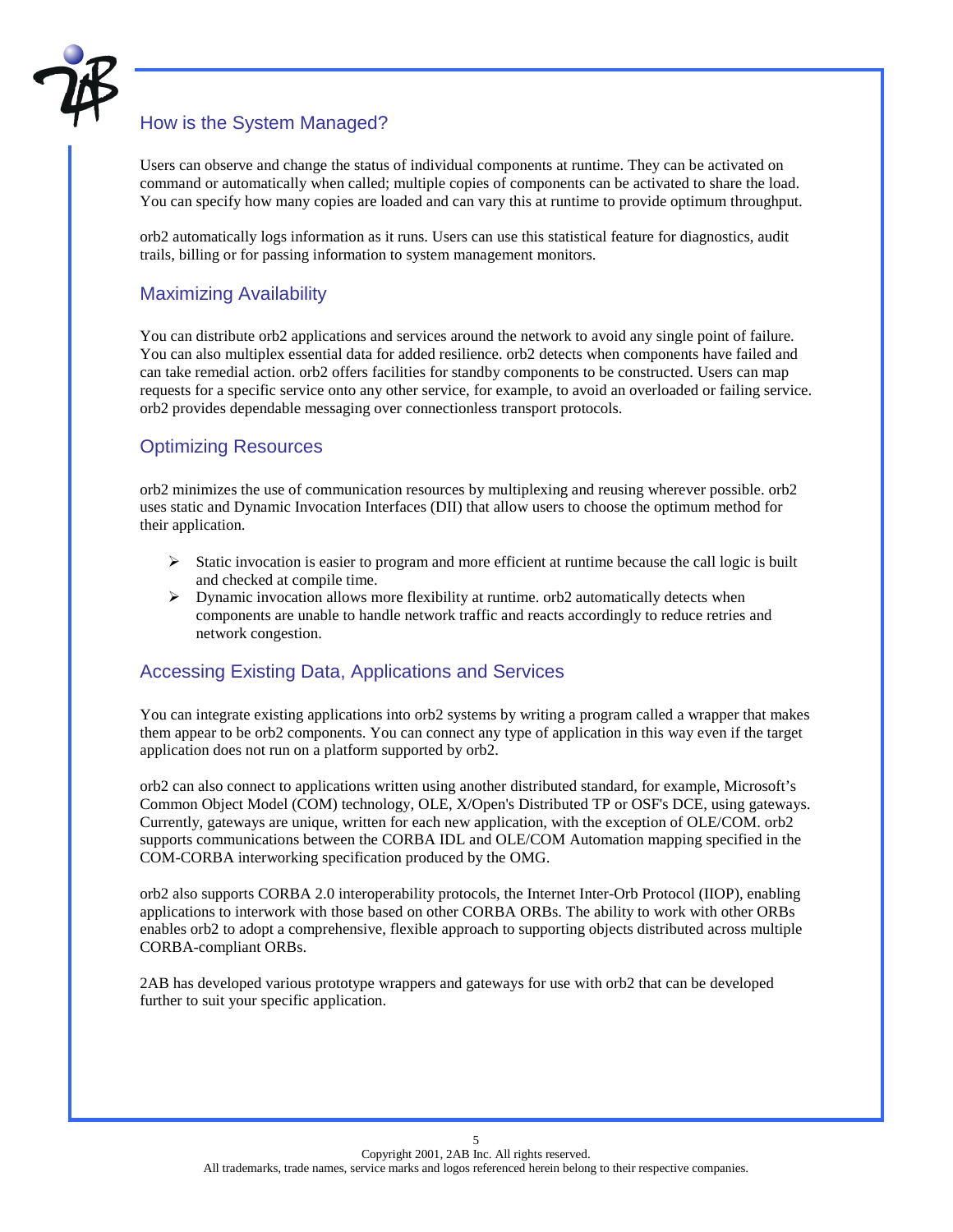

# Language Mappings, Development Environments, Operating Systems and **Transports**

#### **Language Mappings**

- $\triangleright$  C, C++
- $\triangleright$  Java
- > COM2CORBA

#### **Development Environment**

- $\triangleright$  Visual C++
- $\triangleright$  All native C and C++ compilers
- > Java IDEs including Symantec Visual Café, SUN JDK, JBuilder
- ! Visual Basic, Visual Basic for Applications, VBScript, Delphi
- > Informix, Oracle and Sybase RDBMS
- ! Paradigm Plus, Select Enterprise, System Architect and Galaxy

#### **Operating Systems**

- $\triangleright$  AIX
- $\triangleright$  HP-UX
- > OpenVMS
- > SCO UnixWare
- > Stratus VOS
- $\triangleright$  Sun Solaris
- $\triangleright$  Microsoft Windows 2000 and NT

#### **Transports**

- $\triangleright$  IIOP
- $\triangleright$  TCP/IP
- $\triangleright$  UDP/IP
- $\triangleright$  IPC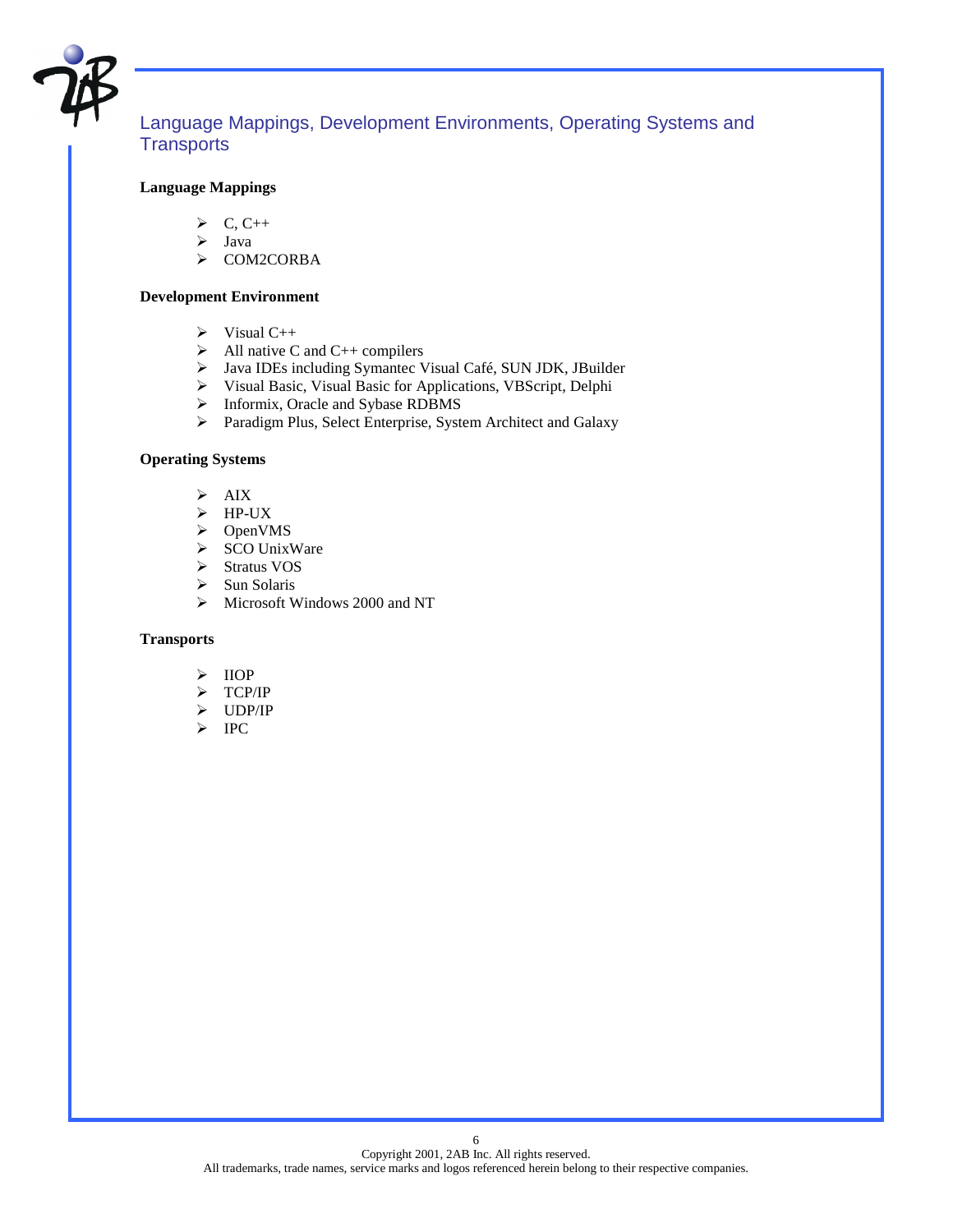

# *Writing an orb2 Application*

Application development in orb2 is described in detail in our Users Guide for the respective programming languages such as C, C++ and Java and this section is meant only to provide a high-level overview.

# Designing an Application

The majority of the design work for an orb2-based system is originated using any suitable design methodology; for example, structured design or object-oriented design. In general, such techniques lead to a design with a number of components interacting through well-defined interfaces. Users decide where there is potential to distribute application components, which is typically done for one of several reasons

- $\triangleright$  Part of the application is accessed over a network
- $\triangleright$  Part of the application requires changing without affecting other parts
- $\triangleright$  Part of the application is used in other applications
- $\triangleright$  An existing application needs to be encapsulated.

When an object-oriented implementation language is used, it may not be necessary to use orb2 for every programming language object. Most objects are only used locally by one program. Therefore, you should use the language's object linking. You should only consider an orb2 link for those objects that could be used outside a local program. This balance provides the best performance.

# Using IDL

orb2 applications contain clients and servers. IDL is used to describe what a service is, so that a client knows how to use it and the server knows what to implement. Both client and server share the same Interface Definition so the interactions between them are guaranteed to be consistent.

IDL has a text file that contains

- $\triangleright$  The name of the service, the Service Type
- $\triangleright$  A definition of which operations are supported
- $\triangleright$  A definition of the arguments required for each operation, both input and output
- $\triangleright$  A definition of the datatypes used in the arguments to the operations
- $\triangleright$  A definition of the exceptions that can be generated as a result of incomplete operation execution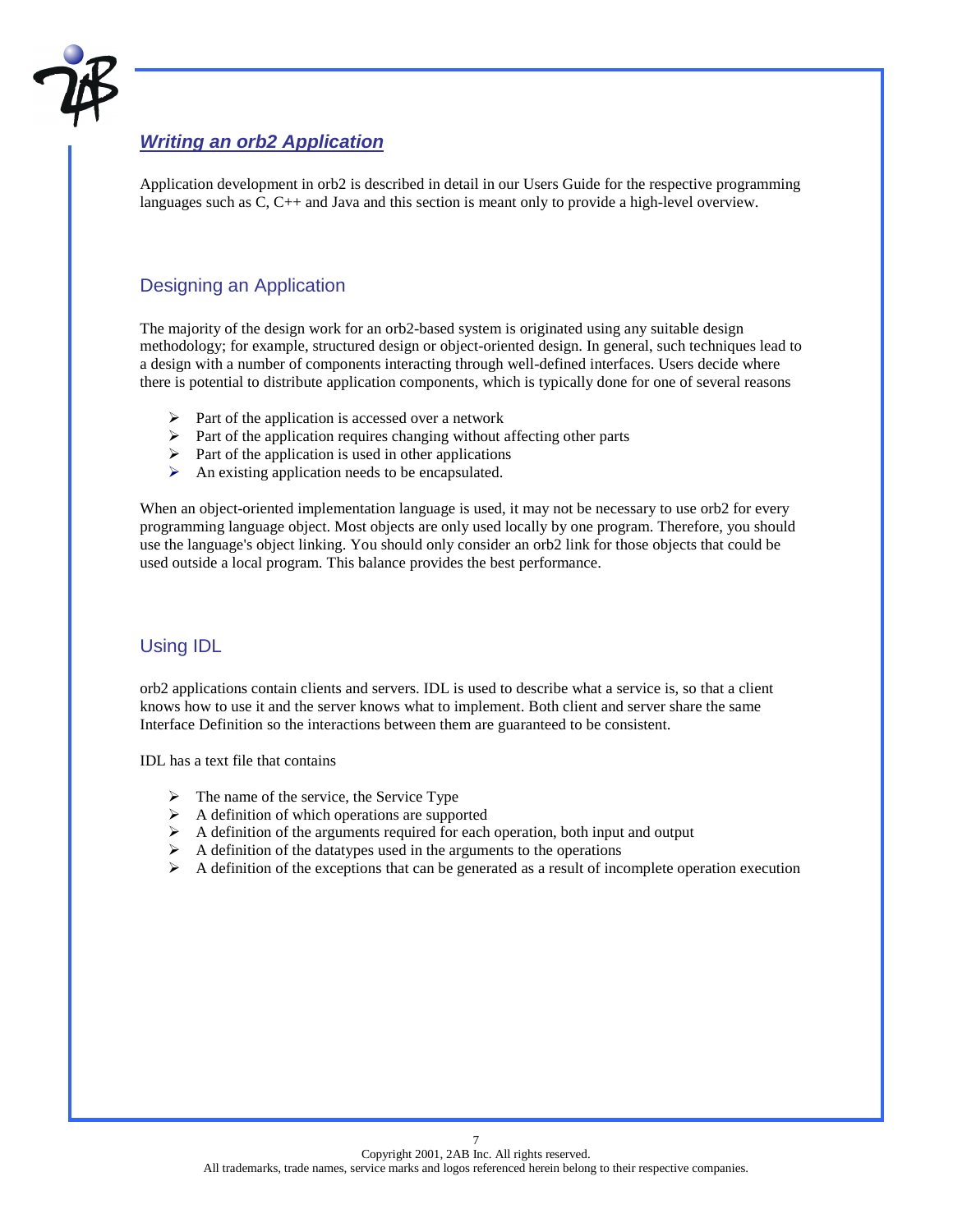

# **Examples**

The following sections contain a simple IDL mapping example, an orb2 client mapping example, an orb2 server mapping example, performance considerations, and how to handle failures and debug orb2 applications.

# IDL

This is a simple IDL example. A service called BankAccount has operations to create a new account, deposit or withdraw money and obtain the balance. This IDL defines a service of type BankAccount with the three operations **create**, **credit** and **query**; it does not define how the service is implemented, just how to use it.

### *Here is the IDL without Comments*

```
interface BankAccount 
{ 
           typedef unsigned long Number; 
           struct Record 
           { 
                      string owner; 
                      float balance; 
           }; 
           exception ErrorCall { string reason; }; 
           void create 
           ( 
                      in Record cust, 
                      out Number account 
           ) 
           raises ( ErrorCall ); 
           void credit 
           ( 
                      in Number account, 
               in float amount 
           ) 
           raises ( ErrorCall ); 
           void query 
           ( 
                      in Number account, 
                      out Record cust 
\overline{\phantom{a}} raises ( ErrorCall );
```

```
};
```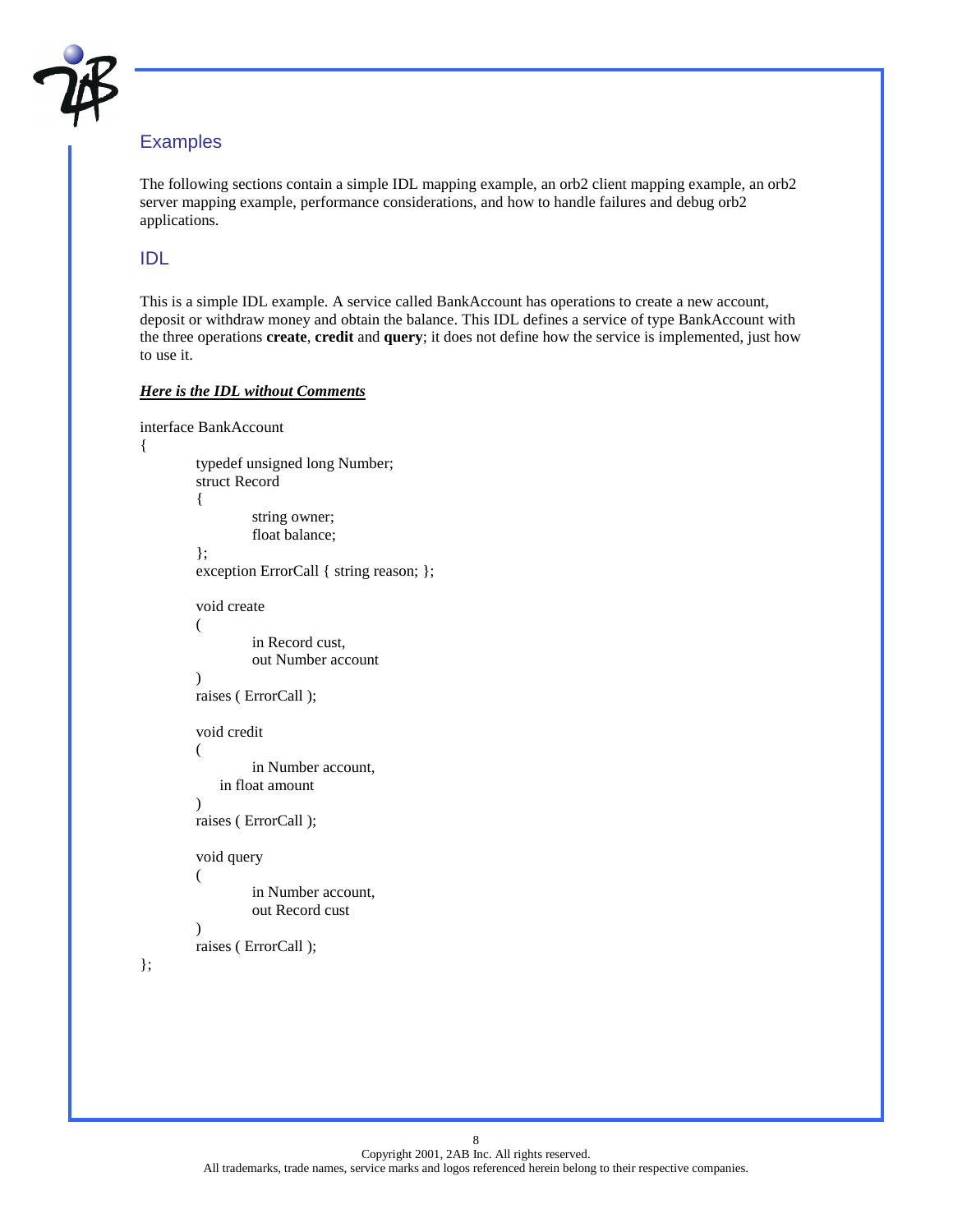

```
Here is the IDL with Comments, the Comments are explained below:
// Comment 1 
interface BankAccount 
{ 
// Comment 2 - Parameter datatype definitions 
          typedef unsigned long Number; 
          struct Record 
          { 
                    string owner; 
                    float balance; 
          }; 
// Comment 3 - Exception definition 
exception ErrorCall { string reason; }; 
// Comment 4 - Creation definitions 
          // Create new account with balance 
          void create 
          ( 
                    in Record cust, 
                    out Number account 
\overline{\phantom{a}} raises ( ErrorCall ); 
          // Credit (or debit if amount is negative) the account 
          void credit 
          ( 
                    in Number account, 
                    in float amount 
          ) 
          raises ( ErrorCall ); 
          // Query balance and account name 
          void query 
          ( 
                    in Number account, 
              out Record cust 
          ) 
          raises ( ErrorCall );
```
#### };

#### *Explanation of Comments:*

- 1. BankAccount is the typename of the interface being defined; analogous to a class in object terminology.
- 2. IDL has some predefined datatypes, such as short, long, float and char. From these basic types, you can create more complex types using a variety of constructs.
- 3. Operations can return exceptions if they detect an error while processing. Each exception can have its own type.
- 4. The operation definitions are similar to  $C_{++}$  function definitions.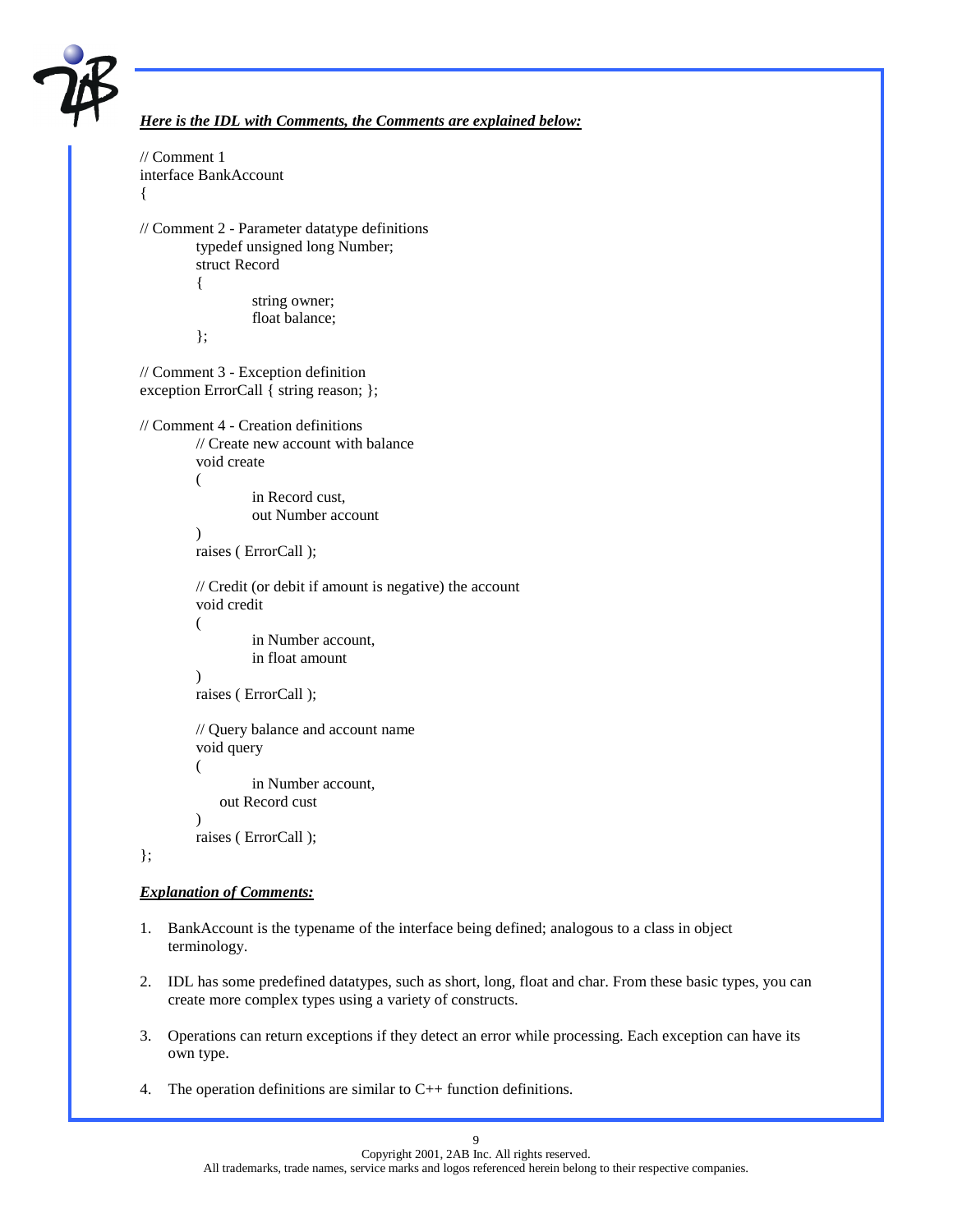

- a. The return type is defined before the operation name; each argument can be defined as client to server only (in), server to client only (out) or both ways (inout).
- b. Any exceptions that the operation can return are listed in the raises expression.
- c. IDL operations are analogous to methods in object terminology.

# orb2 using IDL Mapping

The IDL is processed by orb2 to produce source files. Each IDL type and exception definition is converted into a type definition. Each operation definition is transformed into a method.

The IDL in the BankAccount example produces the following definitions

#### **IDL Statements** Statements

**// Interface TypeName** interface BankAccount { **/\* Object type definition \*/** class BankAccount : public virtual CORBA::Object

#### **// Parameter datatype definitions** typedef unsigned long Number; struct Record { string owner;

float balance; };

**// Exception Definition** exception ErrorCall { string reason; };

#### **// Operation definitions**

};

#### void create ( in Record cust, out Number account ) raises ( ErrorCall ); void credit ( in Number account in float amount ) raises ( ErrorCall ); void query ( in Number account, out Record cust ) raises ( ErrorCall );

**/\* Datatype definitions \*/** typedef CORBA::ULong Number; struct Record { CORBA::String\_var \*owner; CORBA::Float balance; }

**/\* Exception definition \*/** class ErrorCall : public CORBA::UserException

```
/* Method definitions */
    virtual void create 
     \overline{\phantom{a}} const Record&, 
         Number \& ) = 0;
     virtual void credit
```
 $\overline{\phantom{a}}$  Number,  $CORBA::Float) = 0;$ 

virtual void query

 $\overline{\phantom{a}}$  Number,  $Record*& = 0;$ 

For each IDL statement there is a corresponding statement. The IDL definition of BankAccount relates to the class BankAccount.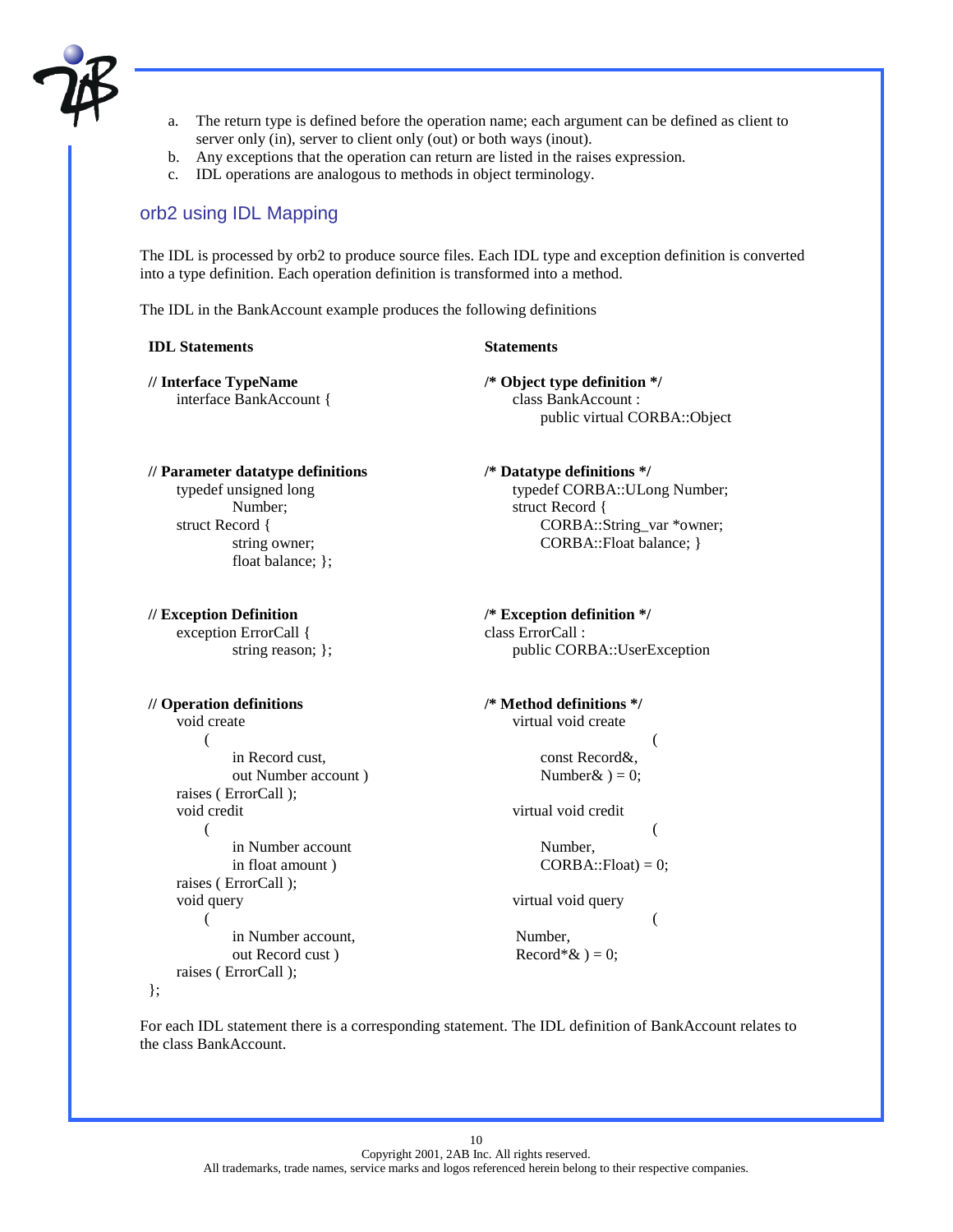

# Writing an orb2 Client

An orb2 client is a program that wants to use orb2 servers. You can write it in any language supported by orb2; for example, C, C++, Java or any language that is able to call functions written in the supported languages.

In addition to producing method definitions from the IDL, orb2 also generates complete client functions for server operations, stubs. Stubs do not implement operations; they pass them into the ORB. The ORB delivers requests to a server and returns any results. When the client needs to call the server, the appropriate function is called just as if it were a local procedure. To call the **create** operation in a BankAccount server, users write a call to the **BankAccount::create** function, which is in the stub. The stub delivers the operation request to the appropriate server that is specified by the object reference argument for execution.

It is not necessary for clients to know where the server is, what communications protocols need to be used or the data representation. The client does not need to be concerned with communications error recovery or to know how the server implements the operation, it just makes what appears to be a local call and orb2 does the rest. All that users have to write is the application logic.

# Writing an orb2 Server

A server must implement the operations defined in the IDL. For the BankAccount example, the server would contain three functions, **create**, **credit** and **query**. The arguments to these functions are passed from the client through the ORB and are transformed, if necessary, to take care of local data mappings. Finally, orb2 takes the IDL and generates skeletons. The stubs are linked with the code that implements a server. They are responsible for receiving operation requests from the ORB and passing them to the server code. The server is oblivious to the details of its clients, it is also unaware as how to drive the communications layer to retrieve arguments or return results, orb2 handles this.

When the server initializes, it calls an orb2 function to say that it is an implementation of the BankAccount service. In response, orb2 returns an object reference that clients can use to access the service. The server normally passes this to the Trader using the Trader's **export** operation to announce itself to the world. Clients import this reference, and then use it to call the server operations.

Many clients can import the reference and use the same server simultaneously. The object reference is an IDL data type and can therefore be used just like any operational argument. The server can pass its object reference to further servers as an input argument (which is how the Trader **export** operation works) or it can return it to a client (which is how the Trader **import** operation works) as well as, or instead of, using the Trader. The server can use orb2 multi-threading to execute several incoming calls concurrently, if appropriate, or it can choose to execute the calls synchronously. orb2 takes care of any queuing requirement.

# Performance Considerations

orb2 application performance is governed by how well the application is designed. There is a small overhead introduced by orb2 on each client/server interaction. Generally, the processing done by the server should be simplistic. For example, when accessing a database through orb2, designing a server that returns every record to the client does not provide optimum results. It is more efficient for the server to interpret the data and pass it back to the client as consolidated results; put the processing where it is most effective.

Network requests impact performance. Because orb2 runs on many types of system and across several types of network, the amount of data transferred is reliant on the operation definitions and is difficult to codify. When designing the application, it may be necessary to model the system and to take some actual measurements.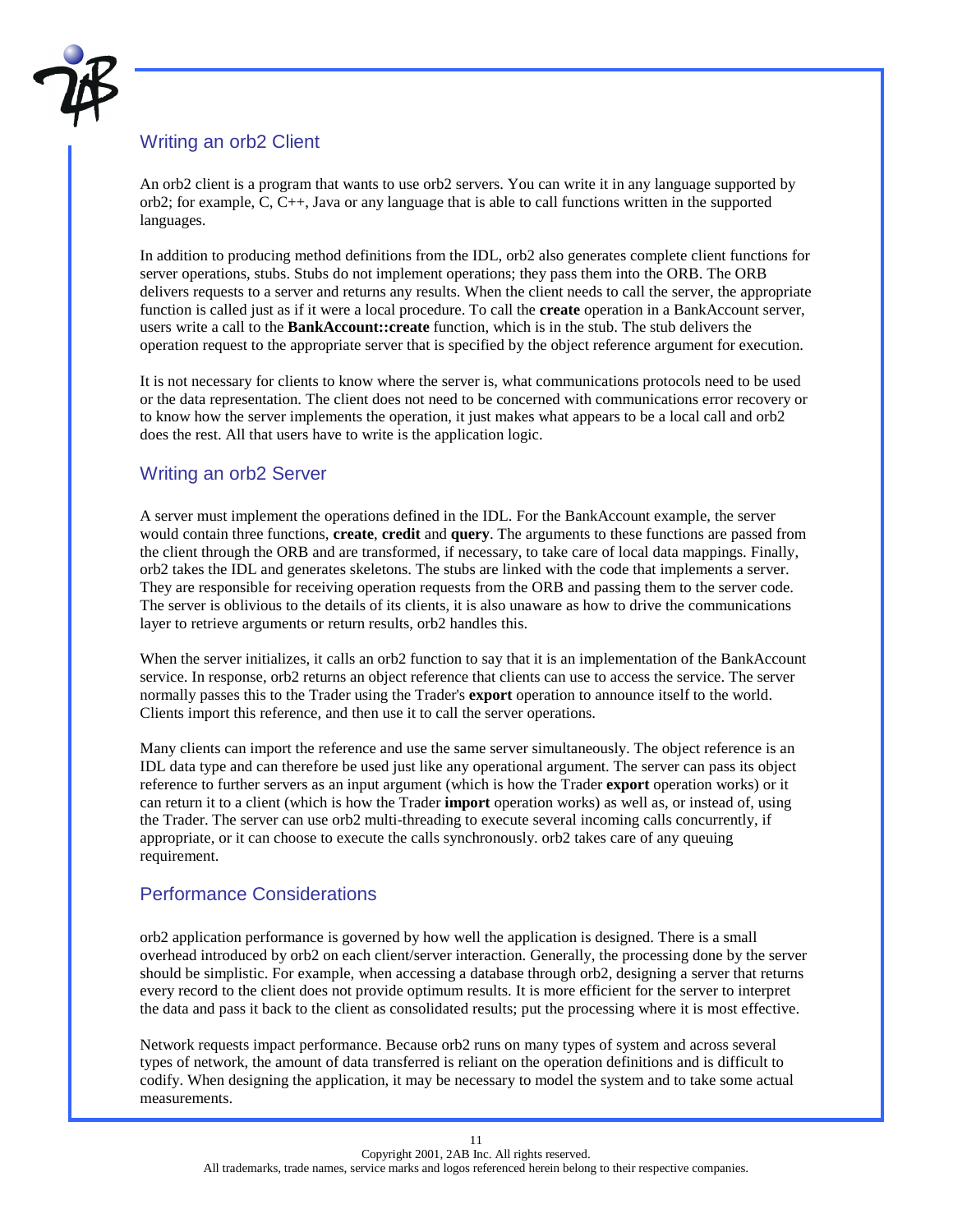

# How are failures handled?

The failures within orb2 that must be proceduralized are those relating to client/server interaction. Application function calls either work or return an exception generated by the called function. In a distributed application, the client must expect additional failures when the call cannot be delivered or the results cannot be returned. The types of failure that could occur are

- $\triangleright$  orb2 cannot create the message to be sent to the server; for example, memory is unavailable.
- $\triangleright$  Basic communications failures, preventing the request from being delivered to the server. orb2 performs communications retries, but it eventually abandons the request.
- $\triangleright$  Server cannot process the request.
- ! Errors could occur in the transmission of the results, either communications or processing failures.

All types of failure are reported to the client as exceptions. They also indicate whether the request was successfully executed or if an error occurred. There are two classes of errors

#### ! **Server-generated**

Reports a user exception, which is one of the exceptions described in the IDL. In the BankAccount example, any operation could return an ErrorCall exception that has a string element. The values are defined as part of the server implementation; any recovery from these errors is application dependent.

#### ! **orb2-generated**

Reports a system exception. You can use various recovery strategies. You can examine the system exception to determine the underlying cause of failure. It also indicates whether the request was completed or if it only returns **don't know**.

Some failures may be recoverable; for example, a communications failure occurred. However, it may be more suitable for the client to call the Trader to find a new copy of the server. Alternatively, it is possible to create resilient services so that if a service fails, an alternative can be used. The server creates a special object reference to indicate that an alternative is available; orb2 updates the client's object reference with one that now points to the alternative server. In a future release of orb2 , resilience will be extended so that a replacement server can be created, if necessary, either on the same system, as the one which hosted the failed server, or on an alternative. When an alternative server takes over from an existing one it needs to recover the state of the failed server.

If an error is attributable to the host system, such as memory problems, any recovery action is dependent on the general application recovery facilities on that specific system.

The orb2 C++ and Java mappings provide native exception handling capabilities.

# How do I debug orb2 applications?

Since orb2 allows you to determine the location of clients and servers at runtime, it may be appropriate to locate the entire application on a single host as an aid to development and initial debugging. Parts of the application can then be distributed after they are debugged. You can use standard host system debugging facilities with orb2 applications.

You can debug each part of the application even when it is fully distributed. When using interactive debugging in a server, time-outs may occur in clients that are waiting for results.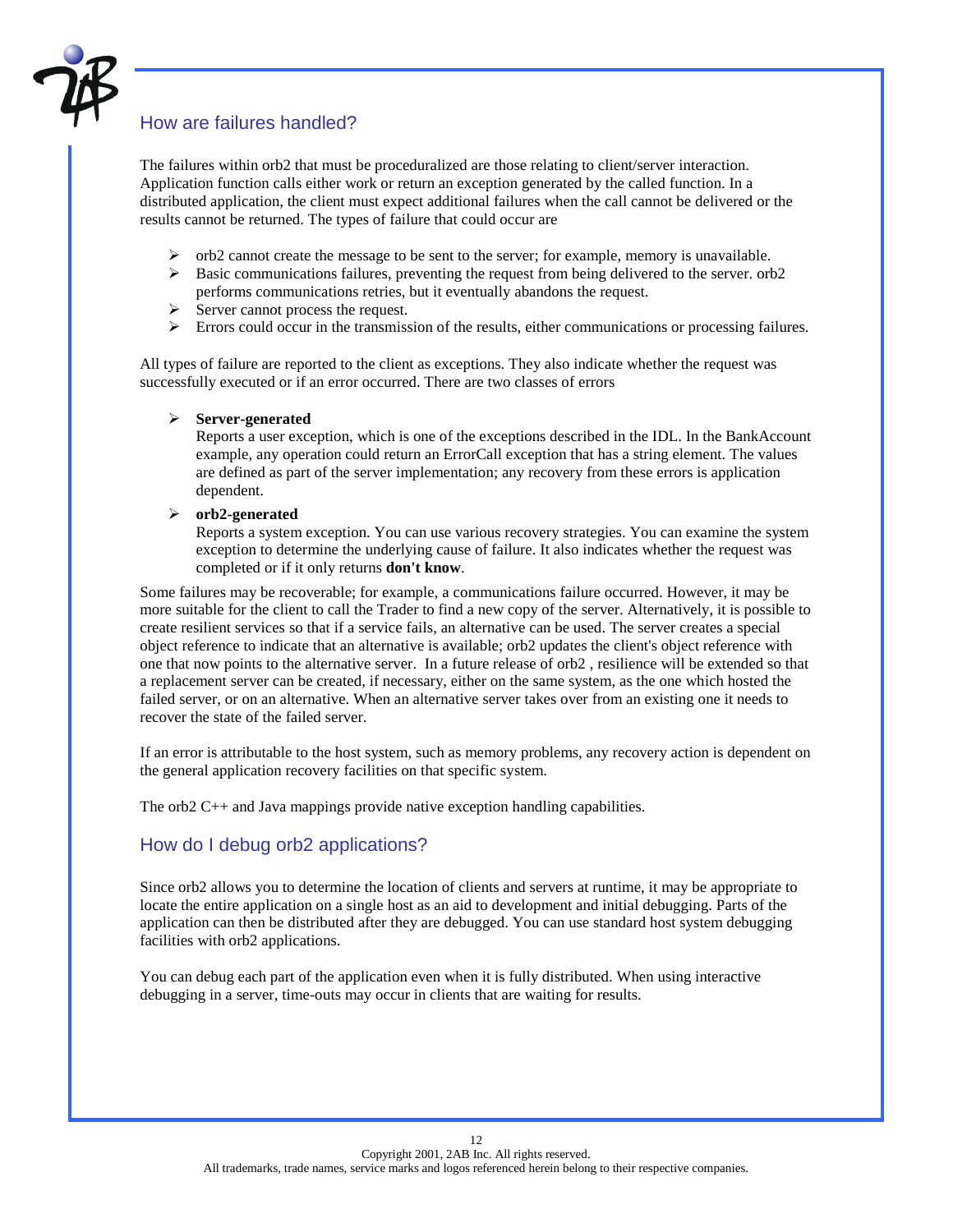

# *Incorporating Existing Code and Data*

You can make existing applications into orb2 servers if a method exists to call them from a program. If your applications have a programming interface that can be called from any programming language supported by orb2, for example, C, you can use it directly. Applications that only have an interactive interface can be called using a virtual screen protocol such as HLLAPI (a standard programming interface for accessing virtual terminals by program). You must write IDL to reflect the interface that will be presented to orb2 clients by the existing application.

Incorporating an existing application involves writing an integration layer, which has two parts

| Front end | A set of C, or any other language directly supported by orb2, functions that<br>implement the server IDL.                                                                |
|-----------|--------------------------------------------------------------------------------------------------------------------------------------------------------------------------|
| Back end  | Makes calls on the existing application interface or drives the interactive screens to<br>achieve the required effect. The latter technique is sometimes known as screen |

scraping.

You can use a similar technique to screen scraping if an existing application needs to use new orb2 servers. Here, you must modify the application code and call C functions or any other language directly supported by orb2. The integration layer is a set of functions that call the appropriate orb2 stubs for the service to be used. You can also use such integration techniques to access applications residing on systems not directly supported by orb2. Here, the front end of the integration layer has a C interface, or any other language directly supported by orb2, and runs on an orb2-supported system. The integration layer makes a call across the network to the non-orb2 system using any convenient technique; for example, X.25 or TCP/IP. An integration layer running on OS/2 could use SNA protocols to provide orb2 access to an MVS application.

# How do I incorporate existing Tuxedo applications?

You can incorporate existing Tuxedo (TP on UNIX systems) applications by

- $\triangleright$  Writing a server that accesses Tuxedo through an existing application's screen interface using a screen driving protocol
- $\triangleright$  Writing a server that uses the Tuxedo C programming interfaces directly so that the orb2 server then becomes a client of a Tuxedo service

# How do I access existing data?

New applications can access existing data directly. If the data resides on a system directly supported by orb2, you can write an orb2 server to provide access to the data. The orb2 server uses the native data access programming interface directly.

If the data resides on a system not directly supported by orb2, you can still access it through an appropriate gateway product that does run on an orb2-supported system.